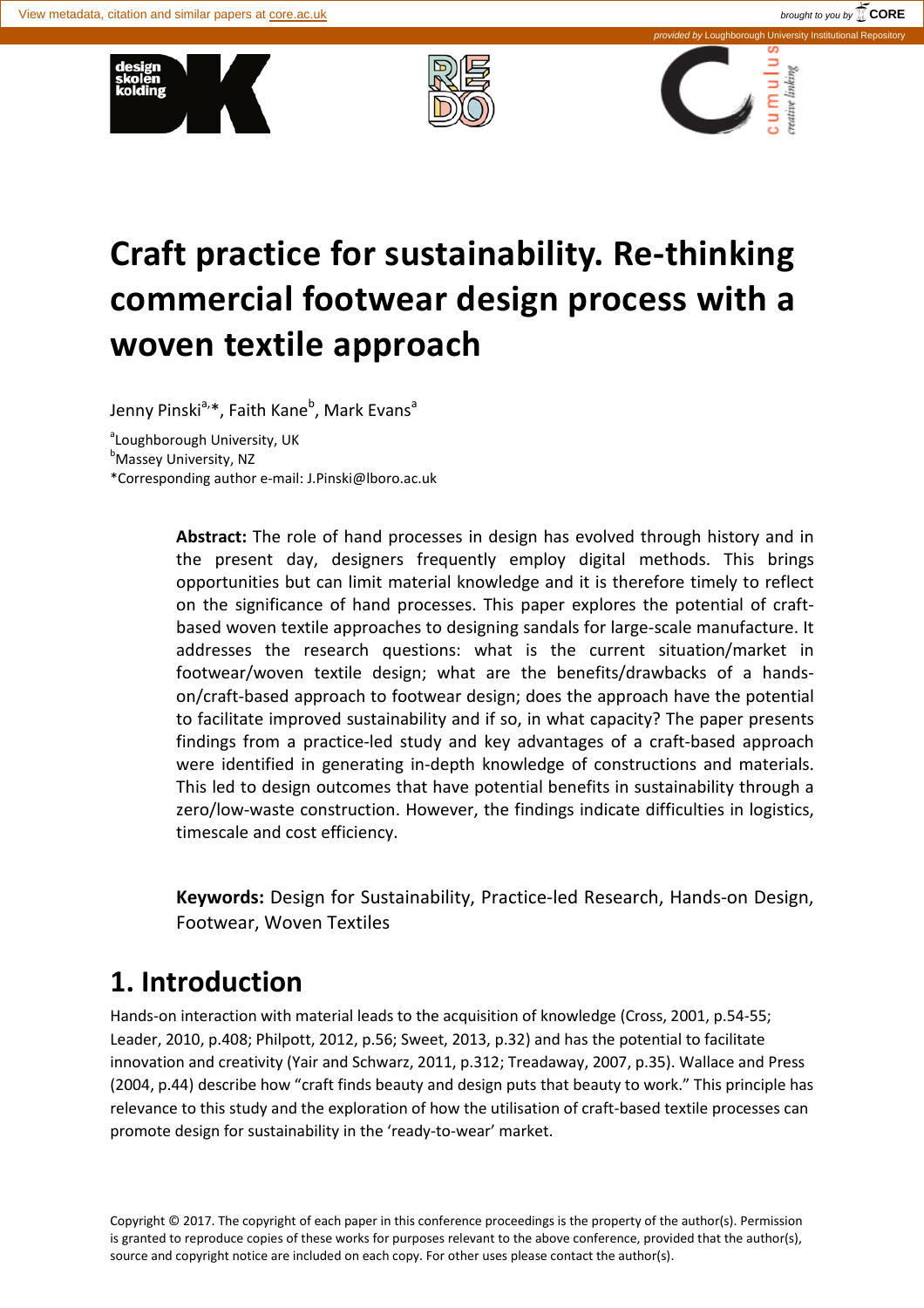The proposal of an approach that has potential for application in a commercial market is an important aspect of this research, with the potential impact for sustainability being far reaching in comparison to the production of bespoke products or small-scale production runs. An investigation of footwear markets revealed opportunities within the 'ready-to-wear' sandal market. A study of textile manufacturing identified narrow weaving as having the potential to be an appropriate method of production of sandal uppers, with the opportunity to produce single piece woven constructions that could minimise the material waste usually associated with the footwear manufacturing process. In the footwear industry a large amount of waste from excess materials is generated during the production process and around 25-35% of leather and 20-25% of textiles are discarded (Afirm Group, 2010) and so a zero/low waste product could have a positive environmental impact.

Practice-led research in the form of a design project case study revealed a key advantage of hands-on approaches in gaining in-depth knowledge and was supported by the findings of the literature review. Potential was identified in increasing designer awareness through the knowledge gained, thereby providing a catalyst for innovation and sustainable production brought about by a holistic craft-based approach in which form, construction and material are considered in parallel.

# **2. Products and Markets**

#### 2.1 Sandals

Thornton (1970, p.21-23) presents the theory that any modern sandal can be classified in terms of a small number of basic types that are taken from the traditional footwear of different cultures. This is based on the premise that all methods of attaching a sole to the foot have been discovered since the first production of sandals in 3500 B.C. (OKeeffe, 1996, p.22). Schaffer and Saunders (2012, p.132) state the importance for designers to have knowledge of basic types of footwear and reinforce that even the most directional designs are likely to refer back to a traditional style. Therefore, in a woven textile approach, designers will conceivably need to reference and have an awareness of a number of traditional styles. A list combining the categories defined by Thornton (1970, p.21-23) and Schaffer and Saunders (2012, p.132-134) is outlined below.

- Toe-peg/toeknob
- Instep-band
- Crossed-band
- Multi-strap
- Peep-toe

- Toe-band
- V-strap/thong
- T-bar • Sling-back

When referring to footwear in terms of a fashion product, three main market categories can be identified: bespoke/haute couture, ready-to-wear and mass-produced (Waddell, 2004, p.ix).

Within the ready-to-wear sector, novel/innovative design and quality are driving factors but, unlike bespoke/haute couture footwear, designs are produced on a mass-scale. This makes them accessible to a wide customer base (Verdu-Jover et al., 2008, p.1881). The mass-produced market is not suitable in terms of timescale and efficiency as emphasis lies in price (Verdu-Jover et al., 2008, p.1881) and speed to market (Cohen, 2011, p.12; Patriquin, 2012, p.41).

#### 2.2 Textiles

Wilson (2001, p.13) divides textiles into two categories: "constructed" and "printed". Constructed is used to describe fabrics that are designed by determining their construction, for example woven or knitted, while printed is used to describe a fabric that has been worked into or embellished to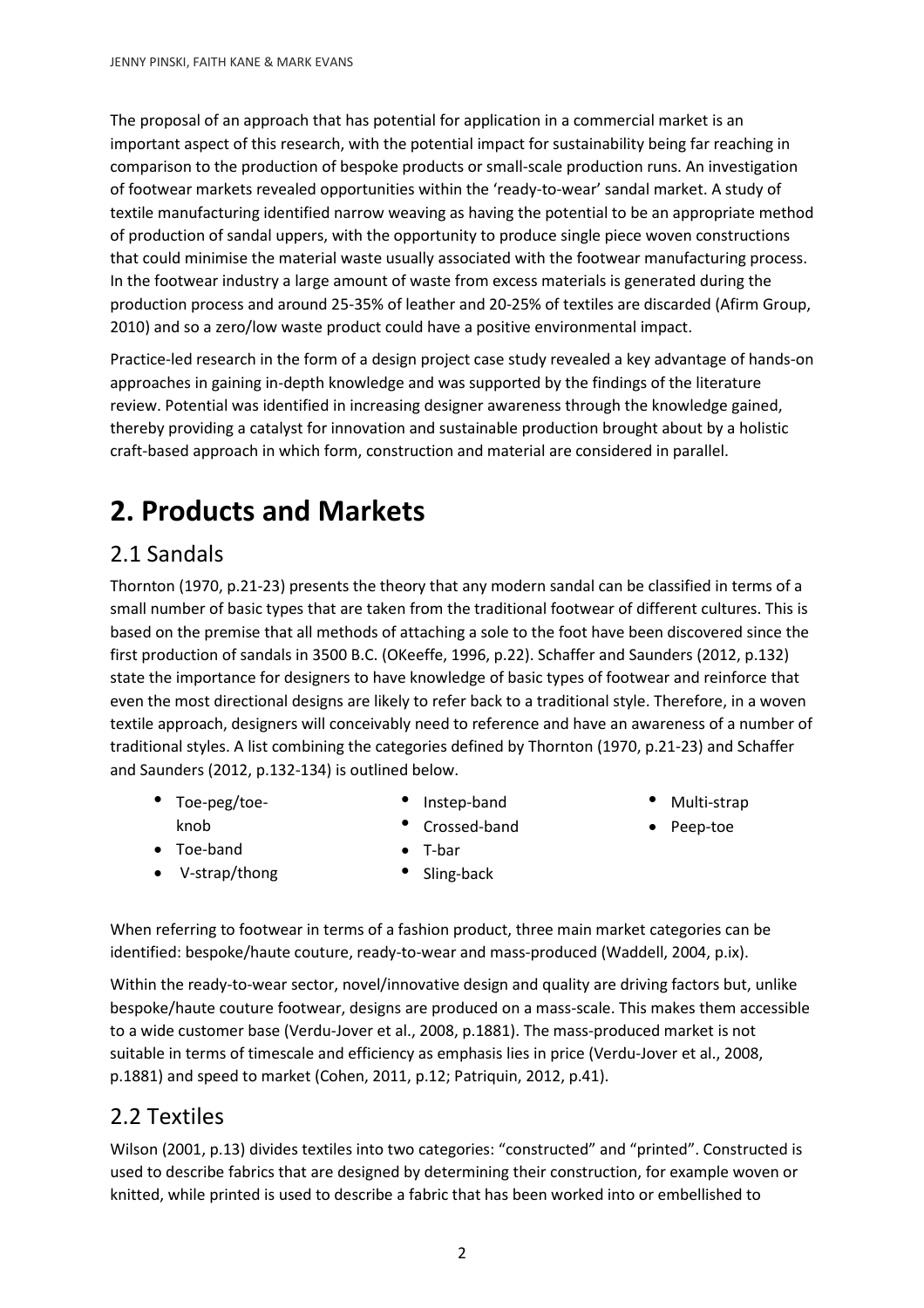generate a new design, for example dyed, printed or embroidered. Elsasser (2010, p.137) describes different categories of constructed textiles, grouping them according to how they are made. Fabrics can be constructed from chemical solutions, fibres or yarns and Figure 1 shows the types of material that fall under these categories. An important aspect of material selection for textile design is the consideration of relevant properties of fibres and subsequently the fabric. Glanville et al. (1934, p.103-104) describes the way in which the nature of materials affects design in the field of footwear and the essential balance between creativity and functionality. Schaffer and Saunders (2012, p.136- 139) describe the way in which material selection is influenced by fashion trends and suitability for manufacture. Material choice is one of the main ways in which designers have addressed sustainability in textile design (Fletcher, 2014, p.3-4) and interacting with materials at the early stages of the design process has been found to have the potential to increase the designer's focus on the qualities of a material (Bezooyen, 2014, p.286). In order for textiles to be sustainable, the whole product lifecycle must be considered (Fletcher, 2014, p.5) with the potential for the integration of textile and product design increases awareness of the lifecycle by embedding the material design into the creation of the end product.

| Solutions | <b>Fibres</b> | Yarns          |
|-----------|---------------|----------------|
|           |               | Wovens         |
| Films     | Felt          | Knits          |
|           |               | <b>Braids</b>  |
| Foams     | Non-wovens    | Laces          |
|           |               | Knotted        |
|           |               | Stitch-through |

*Figure 1. A diagram showing categories of constructed textiles as identified by Elsasser (2010, p137).*

Textiles can be manufactured using a number of different methods and may be done by hand or using digital technology. Integrated computer aided design (CAD)/ computer aided manufacturing (CAM) systems are common-place in woven and knitted textile production and Grady and Hamouda (1995, p.24) describe how engineering technology for these types of textile manufacture lead the way in terms of utilising CAD/CAM. Woven fabrics are commonly fabricated on a loom, this piece of equipment is central to the construction process and exists in a number of different forms (Elsasser, 2010, p.141).

Narrow fabrics are woven textiles that are produced in narrow widths. From the mid 1600s it has been possible to produce several woven tapes on a single loom in a process that can now be mechanised (Thompson and Dick, 1952, p.14). This makes it a viable method of production for the ready-to-wear market where designs are produced on a large scale (Verdu-Jover et al., 2008, p.1881). The narrow width of the fabric also makes it applicable to sandal design. A number of structures can be achieved using narrow weaving and different classifications of narrow fabric, as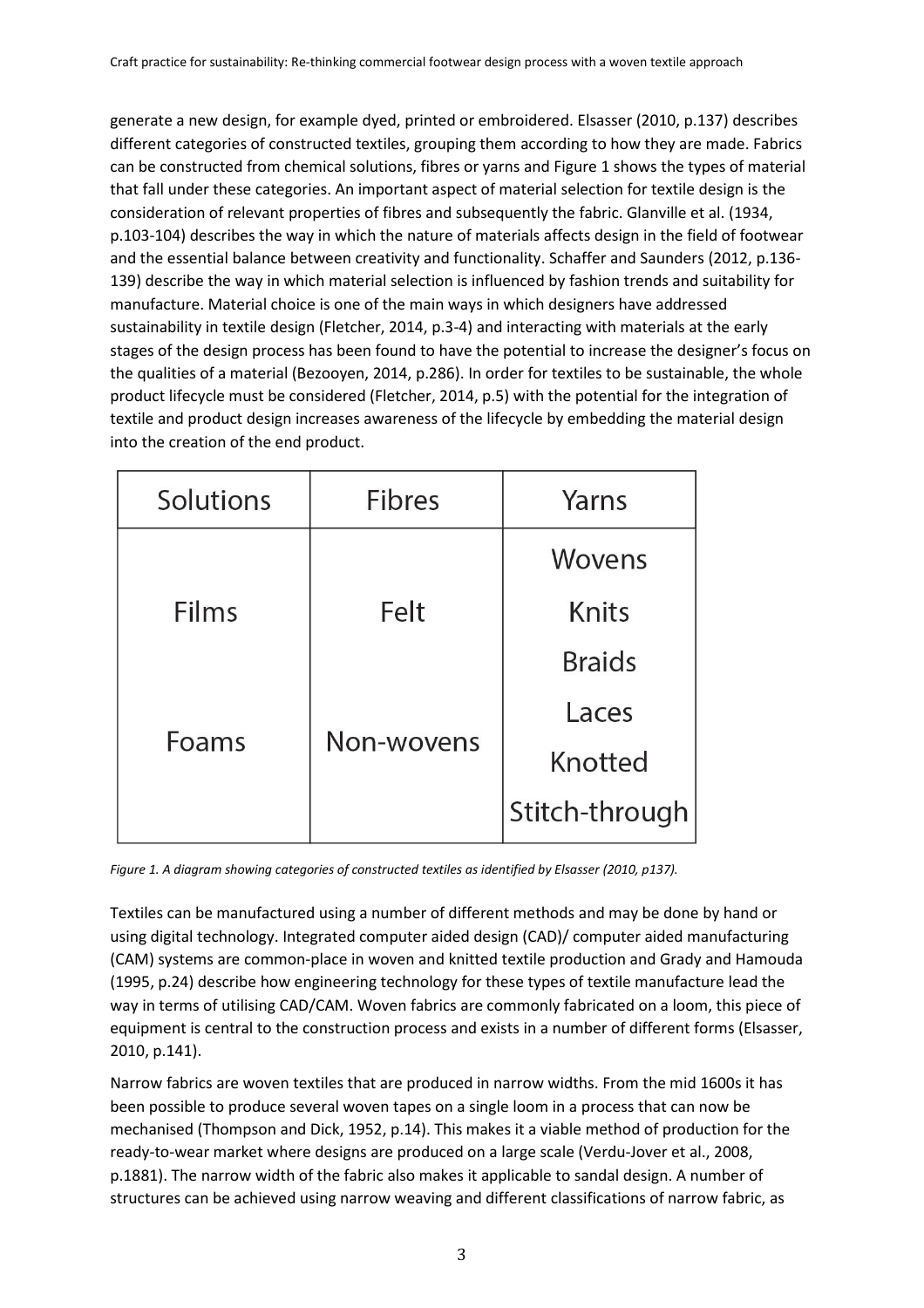identified by Posselt (1917) and Thompson (1952), are shown in Figure 2. Some of these structures have been identified by the authors as having potential for use in sandal upper construction as follows:

- 1. Open structures and leno Sandals have an upper which exposes the foot and so open work has potential to be utilised
- 2. Multiple cloths It is common for sandals to have multiple straps and so multiple cloths may be used in this way
- 3. Figured Extra threads can be trapped in a figured weave, these could create straps while also providing potential for the introduction of pattern

The way in which a loom is set-up is dependent on the desired weave structure, therefore analysing relevant structures is not only important when considering manufacture but it provides design inspiration through the imposition of technical parameters. This can aid creativity by allowing the designer to focus on the possibilities of what might be achieved within the necessary constraints (Shillito et al., 2001, p.199). Additionally, this example demonstrates the way in which hands-on woven textile designers must possess an awareness of and consideration of construction from the beginning of the design process.



*Figure 2. A taxonomy of narrow fabrics* 

# **3. Design Processes**

Design is a decision-making process, using creative problem solving (Collis et al., 2007, p.2) to realise ideas, transform them into products (Wilson, 2001, p.13) and generate a solution to a design problem (Lawson and Loke, 1997, p.8). It is an activity that can become highly complex and there is a need for structure within it. Such structures often relate to the requirements and deadlines of an organisation (Tovey, 1997, p.13). Wilson (2011, p.58) developed a design process model and outlined the main activities as being: need/requirements, research, ideas generation, design development, design realisation/finished design, and evaluation (see Figure 3). Although designers do not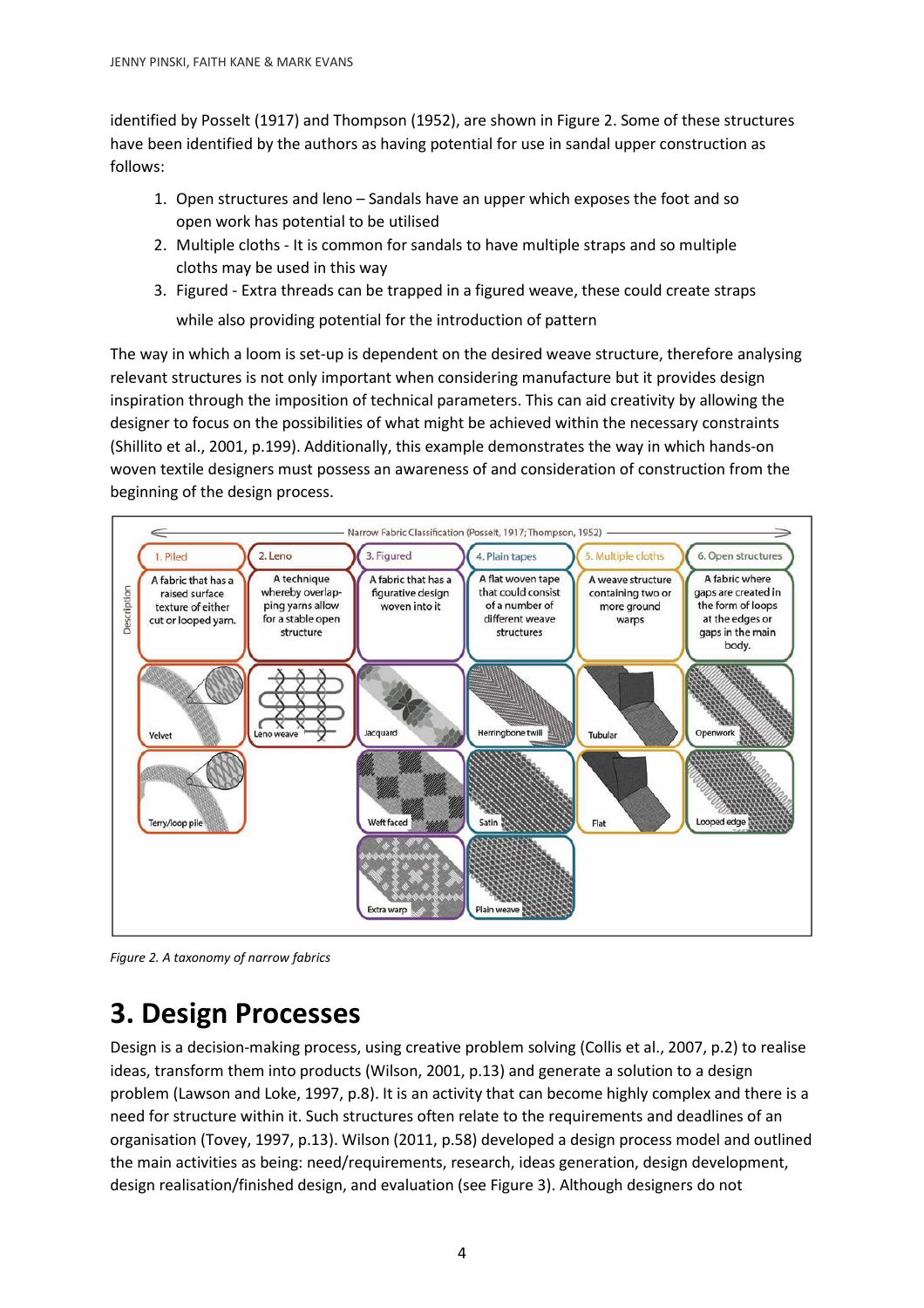necessarily follow a formal model, there are common elements (McDonagh-Philp and Lebbon, 2000, p.32) and innovation can occur when creative thinking is applied to existing knowledge and processes (Collis et al., 2007, p.3). The general design process is interdisciplinary (Wilson, 2011, p.57) and it is not uncommon for designers to experiment in disciplines outside of their own, which is a way in which innovation may occur (Lawson and Loke, 1997, p.7). While the researchers acknowledge that the design process is a personal activity and is not linear, in the context of this research, the division of the design process into stages based on the purpose of the activity has aided the qualitative analysis of the case study data.



*Figure 3: Design process model (Wilson, 2011, p.58)*

#### 3.1 Footwear Design Process

 $\overline{a}$ 

The footwear design process has a number of possible approaches and, as with the general design process, it is not linear. Different companies/designers approach it in a variety of ways depending on product type, market and personal preferences (Wilson, 2001, p.19-20). This section focuses on design for manufacture as opposed to designer-makers, where the final design is also the finished product (Schaffer and Saunders, 2012, p.157). Footwear design requires a balance of creativity and functionality (Glanville et al., 1934, p.103); it "combines a full spectrum of concerns," and a successful design is "both an appealing object and a feat of engineering" (Huey and Proctor, 2007, p.165). With such complex products, accuracy and detail is key (Schaffer and Saunders, 2012, p.121) and this is reflected in the design process. The early stages of footwear design are commonly undertaken through drawing, either by hand or using digital software such as Adobe Photoshop (Schaffer and Saunders, 20[1](#page-4-0)2, p.150; Joneja and Kit, 2013, p.214). The shoe last<sup>1</sup> is also generally designed/selected at an early stage as it has a significant impact on the look of the shoe (Glanville et

<span id="page-4-0"></span> $1$ <sup>1</sup> A foot shaped that mould determines the shape of a shoe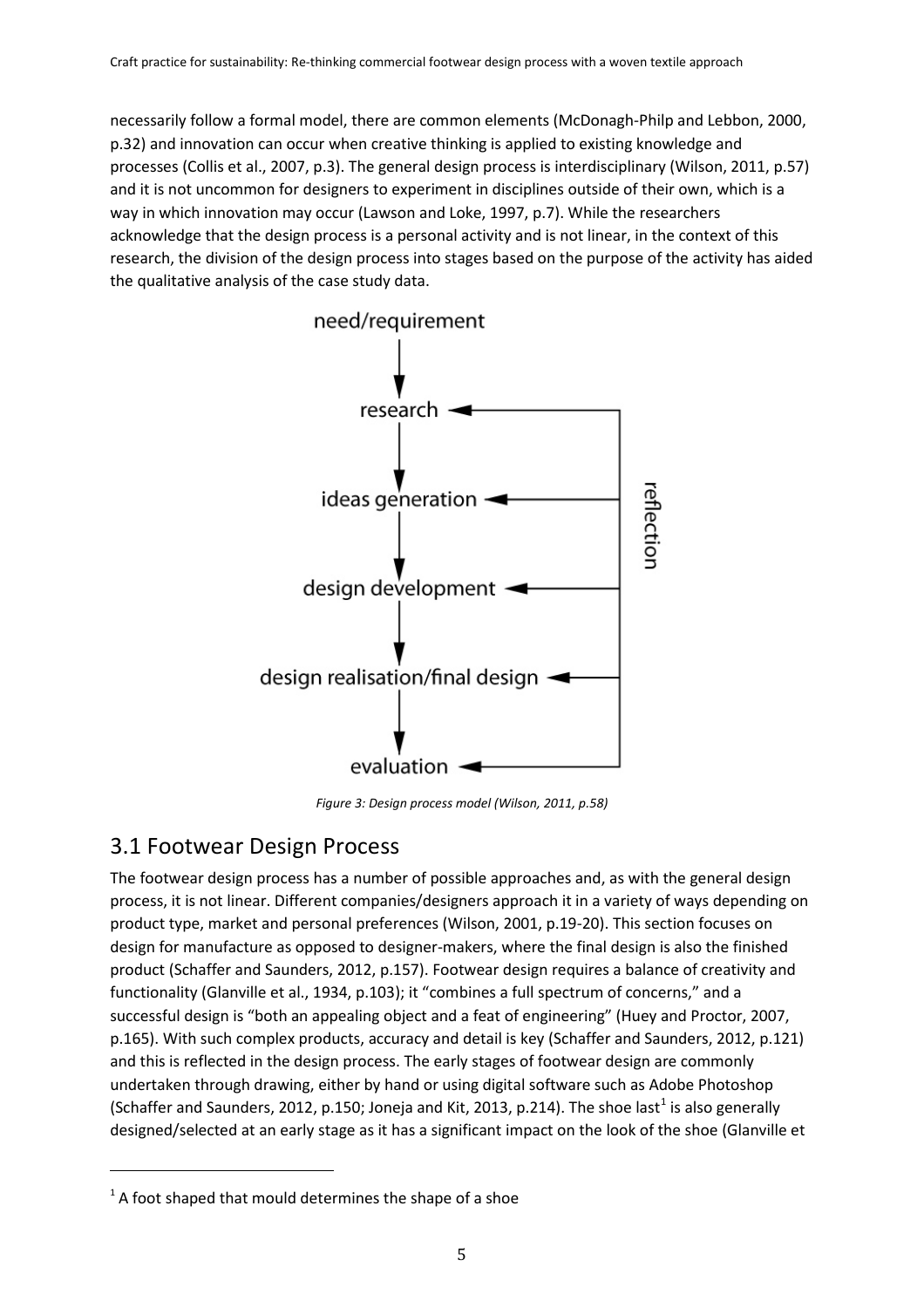al., 1934, p.104). In the development stages of the process, the designer generally creates specification sheets (Schaffer and Saunders, 2012, p.156-159) so that the manufacturer can undertake rounds of sampling, before a final product is signed-off (Sterzing et al., 2013, p.611). So, generally, except in the case of designer/makers, footwear designers will have very little 3D hands-on interaction with the product or materials.

#### 3.2 Textile Design Process

Wilson (2001) presents a comprehensive overview of the textile design process, where the main function is described as, to "design and produce, to an agreed timetable, an agreed number of commercially viable fabric designs" (p.10). The design process is usually one of intuition, based on experience and there is a certain amount of trial and error (Adanur and Vakalapudi, 2013, p.716). However, in the discipline of woven textiles, while there is an opportunity to generate unexpected results on the loom (Wilson, 2001, p.15) a great deal of planning is relied upon (Bate and Rudman, 2014). Weavers must work within the constraints of the warp whilst using creativity, intuition and judgment to make decisions (Hemmings, 2012, p.7). In woven textile design, inspiration may be gathered from a wide range of sources (Clarke, 2011, p.170) and design ideas may or may not be drawn prior to sampling. Once the concept has been identified and initially researched, it is possible to determine some of the details required in order to progress with generating design ideas. This includes the colour palette, which is generally an evolution of a current palette developed in response to colour trends (Wilson, 2001, p.15; Clarke, 2011, p.178-180). Once the colour palette has been developed, materials can be chosen, for example, in woven textile design this is the stage when suitable yarns would generally be identified (Wilson, 2001, p.15). In hand-woven textile design, specification sheets are required in order to begin to generate design ideas on the loom, they provide the details needed to set up the equipment and then begin weaving (Shenton, 2014, p.10). Designs are often made by hand, initially in the form of small "sample blankets" (Wilson, 2001, p.15) that test yarns, colour and structure before moving on to larger development samples. It is therefore more likely that the textile designer will engage in hands-on interaction with materials in comparison to the conventions of footwear design.

# **4. The application of craft-based textile approaches and sustainability**

In the field of architecture, Oxman (2012) reports on an increasing interest in the role of materials in design and presents a theory of "informed tectonics" where there is a relationship between design, material and structure. This method of design is likened, by Oxman, to vernacular crafts such as weaving and describes how the logic of such crafts can be extended for use within design disciplines. This way of thinking can incorporate the utilisation of digital design and construction methods by considering design, fabrication, production and manufacturing in parallel and thereby employing craft-based principles within digital processes (Oxman, 2012, p.450). Khabazi (2010) has developed generative algorithms to design 3D digital structures based on woven textiles. Which, as with Oxman's theory of informed tectonics, has potential for applications in the field of architecture. However, it is arguable that the generation of digital woven structures does not provide the designer with the same depth of knowledge and understanding as hand processes.

The concept of an informed relationship between materials and design is reflected in a theory of "materials driven design" developed by Bezooyen (2014). This is an approach in which materials are introduced at the early explorative stages of the design process. Initial findings indicate that in using this approach, "designers are more focused on thinking about surfaces, structures, colors, and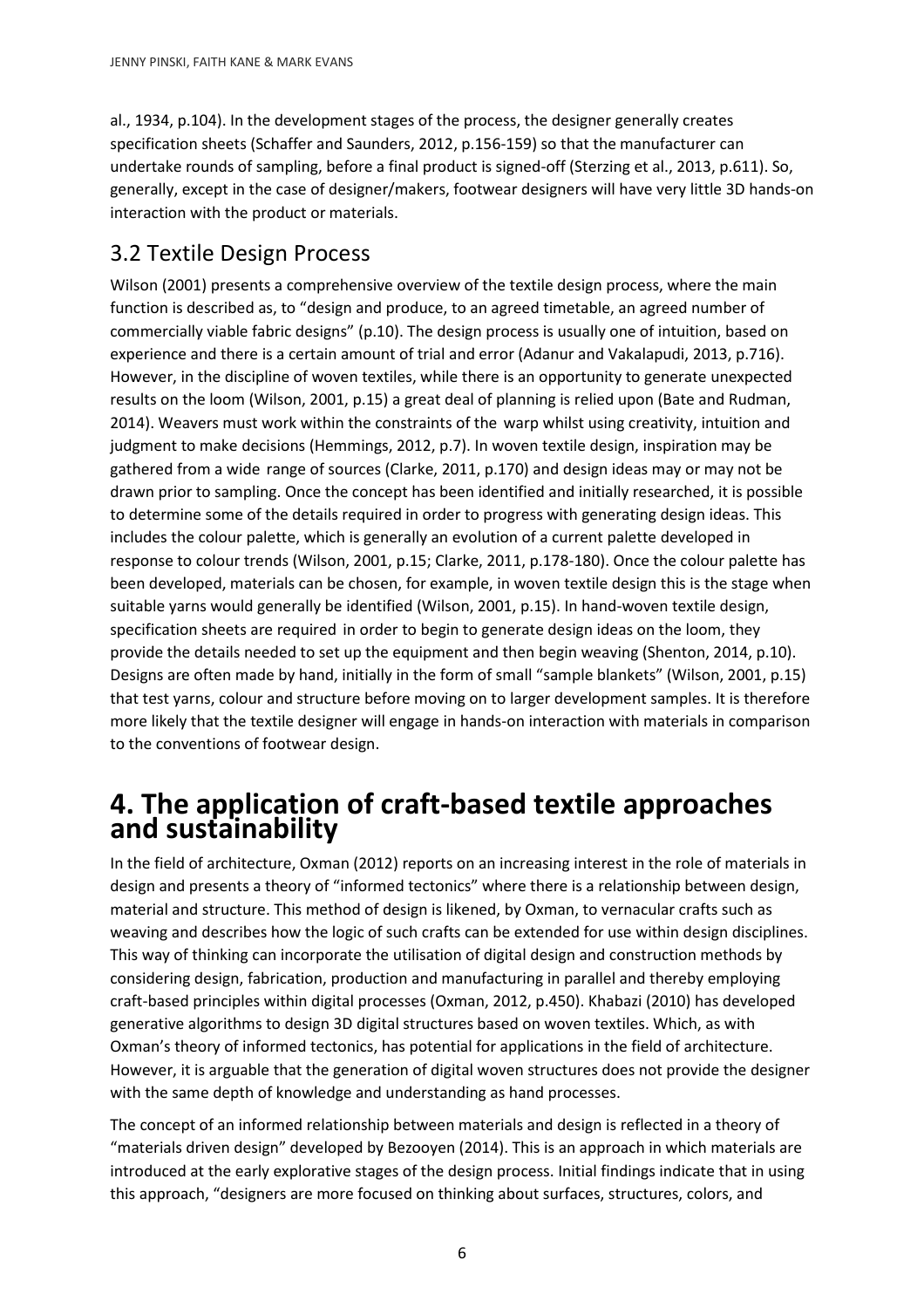sensorial qualities in their idea generation" (Bezooyen, 2014, p.286). Such qualities are commonly recognised as being important at the early stages of the woven textile design process (Wilson, 2001, p.14-15). Another example of the use of woven textile principles in other disciplines is the development of "a loom that weaves in three dimensions," by design engineers who have combined the concepts of woven textiles with 3D printing to enable novel methods of creating 3D structures. This loom has the potential for use within the medical, architectural, automotive, aerospace and sportswear industries. Structures can be engineered according to the desired characteristics of the material (Magee, 2014), as is the case in woven textiles (Elsasser, 2010, p.143-159).

In addition to the application of craft-based textile design approaches to other disciplines, constructed textile designers are also considering and designing directly for end products or applications such as architecture and fashion. Designer Lucy McMullen creates 3D structures using woven textiles, thinking of weave as more than a method of creating fabric and notes its potential for use in engineering and architecture (Hemmings, 2012, p.65). Constructed textile design is currently being used in footwear but, due to the secretive nature of the industry, it is rarely written about, thereby limiting available information to patent applications and marketing material. An example is the Nike Flyknit, a running shoe with a knitted upper that was developed over a period of four years. The knitted construction of the upper claims to have benefits in performance, weight, form and sustainability (Nike, 2012). This is an example of how in-depth exploration of materials and construction can aid innovation, provide multiple benefits and enhance commercial appeal. Similar approaches are used in the fashion industry in the design of fully fashioned knitwear where garment panels are knitted to shape (Wilson, 2001, p.103). As the panels are made to the correct, shape little or no waste is generated and the concept of reducing waste through more informed design decisions is an area of concern for both designers and researchers and it is an area to which this research contributes. This is being approached in a number of different ways, with Rissanen and McQuillan (2016) presenting a pattern cutting approach whereby designers create garments fashioned from a whole piece of fabric with no waste generated through offcuts. Niinimäki (2013) discusses zero waste fashion design where the textile process informs the garment. Aspects such as the width of the fabric and its properties are considered and it is concluded that where the designer creates their own fabrics, potential for novel outcomes is increased. Piper and Townsend (2016) build on this theory in their development of a "Composite Garment Weaving system" (p.4) whereby items of clothing are designed using woven textile approaches and methods allowing them to be woven as a single piece. This integration of woven textile and fashion design demonstrates a similar approach to that explored in this paper, with applications in a different discipline. Piper found that by designing the material and product in parallel there may be associated environmental benefits by engineering garments to minimise waste in production (Piper and Townsend, 2016, p.7).

The application of craft-based logic in the creation of an informed and holistic design process is a key area of investigation for this research. Some of the examples discussed incorporate digital methods into craft-based approaches and the integration of CAD/CAM may aid its application in a commercial design and manufacturing context where a number of constraints must be considered. For example, Oxman (2012) describes the way in which CAD/CAM can be utilised in order to employ such logic and it is conceivable that in order to make the processes developed during this study applicable to industry, they may need to be integrated with digital approaches. However, in order to develop digital systems, the physical processes must be practiced to understand them more fully (Philpott, 2012, p.61). Additionally, designers may not experience the same levels of knowledge gain and control when using digital methods.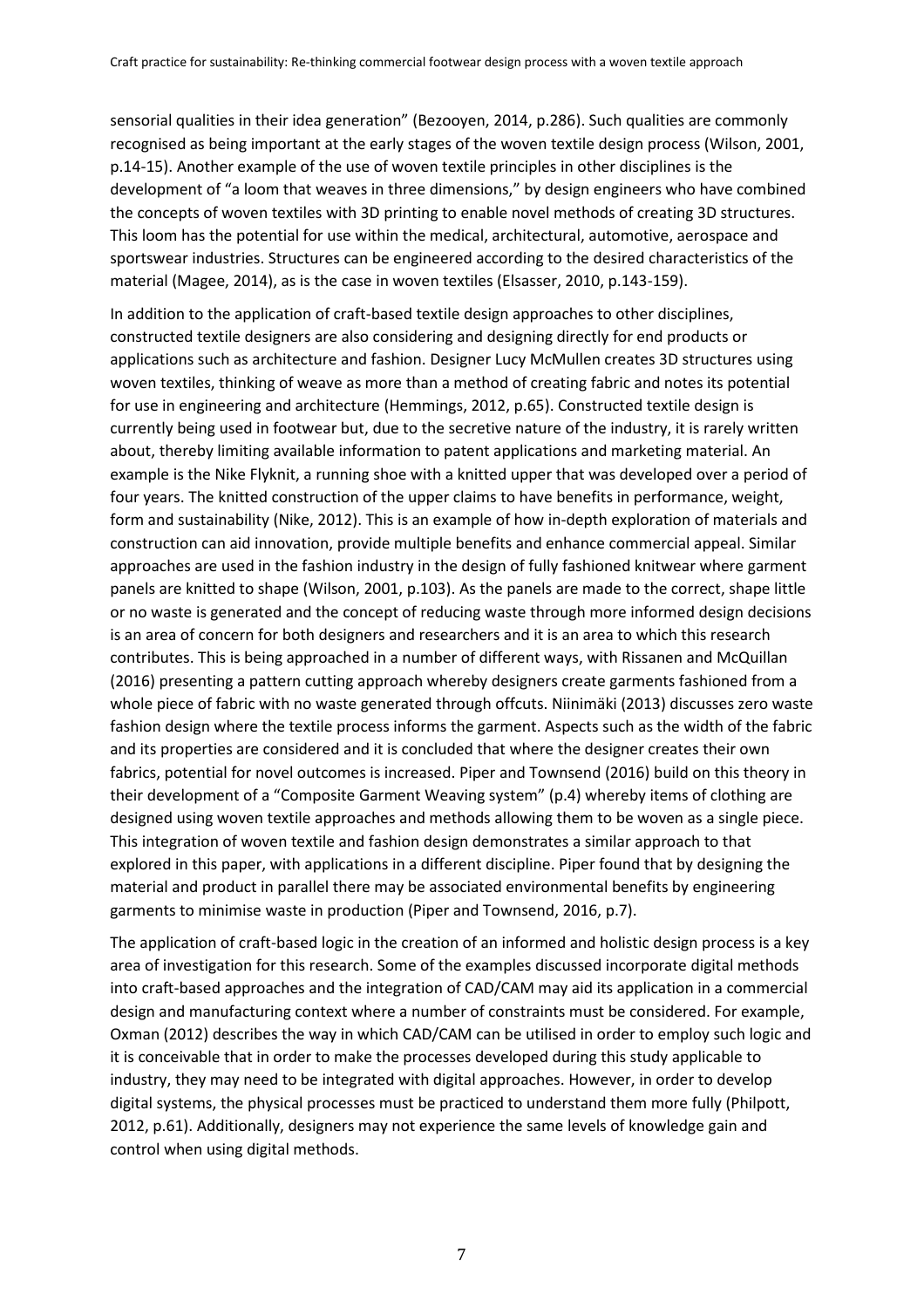#### **5. Approaches to a hands-on textile-based design process**

To investigate a craft-based approach to sandal design, an action research case study was undertaken in the form of a design project in which sandal uppers were created through the medium of hand woven textiles. Data collection was carried out through recording diary entries at the end of a day of designing (Pedgley, 1997, p.220-221) and data analysed through coding and clustering (Dey, 1993; Eisenhardt, 2002).

Tasks were categorised independently of the outcomes/consequences/what was involved and the relationship/links between them investigated. Tasks were assigned to a stage of the design process and then divided by the type of approach used. The approach referred to whether they were 2D or 3D and digital, non-digital or hybrid<sup>[2](#page-7-0)</sup>, thereby allowing the process to be investigated in terms of these categories. The second stage of categorisation involved the outcomes/consequences/what was involved. It included the labels of "material/physical understanding" and "focus/inspiration/exploration" among a number of others relating to the data. They were categorised and linked to the approaches used. Three types of link were identified, led to/provided/aided, involved/used and informed. It was possible to apply these links to the majority of the data, thereby viewing them in relation to one another. This paper focuses on two stages of the design process outlined by Wilson (2011, p.58): the "research" and "ideas generation" stages. These were the two main areas addressed within the pilot study, with the "need/requirement" stage having taken place before the case study commenced and the latter stages being areas of on-going research. During the research stage three different approaches were used:

- 2D digital
- 2D hybrid
- 3D hands-on

2D digital approaches included the creation of digital inspiration/mood boards. This aided the development of a theme and provided focus and direction for the product to be designed. It also provided inspiration, informing subsequent stages of the design process. With large amounts of imagery readily available online, initially this led to excess information but also provided efficiency. Figure 4 shows an example of an outcome in the form of a digital mood board.

<span id="page-7-0"></span> $2$  Hybrid in the sense of using digital and non-digital methods in conjunction with one another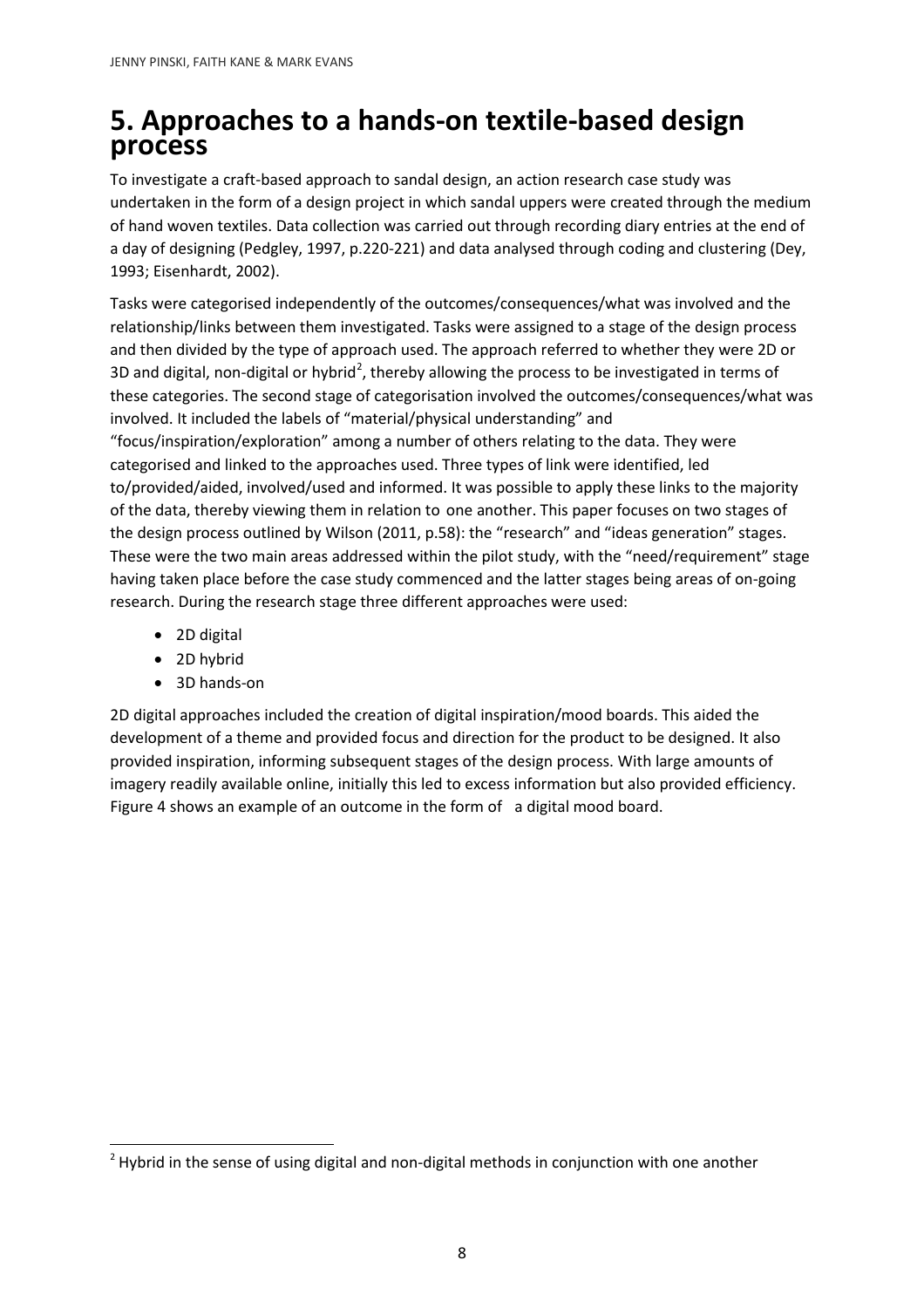

*Figure 4. Example of a 2D digital research outcome*

2D hybrid approaches were utilised to generate and refine a colour palette. The non-digital aspects provided benefits in accuracy of shade/tone but sometimes lacked time efficiency. Digital methods were integrated to improve efficiency, however, this impacted on accuracy. 3D handson research was initially used to explore potential yarns, involving testing and decision-making through tacit judgment to gauge the suitability of materials. As discussed in Section 3, stages of the design process may be revisited and this took place in the case study. Towards the latter stages, nylon yarns were tested through weaving and finishing processes. An understanding of the behaviour of potential materials was gained to inform future work. It also highlighted the potential for handson processes to be used to explore materials, providing inspiration and potential for innovation through exploiting the properties of those materials. This represented evidence of the designer taking a considered and informed approach. Along with these insights, data analysis revealed that the most prominent function of 3D hands-on research was 'material/physical understanding', contrasting with the two other approaches, both being 'focus/inspiration/exploration'.

The idea generation stage also revealed some insights. This stage of the design process consisted of three approaches:

- 2D hybrid
- 3D hands-on
- 2D non-digital

2D hybrid idea generation involved drawing. Sketching was used to perform the more intuitive aspects and CAD was introduced where higher levels of accuracy were needed. An example of a CAD template that has been sketched into, alongside a sandal design (also sketched) is shown in Figure 5.

3D hands-on idea generation was undertaken using two methods: model making with paper and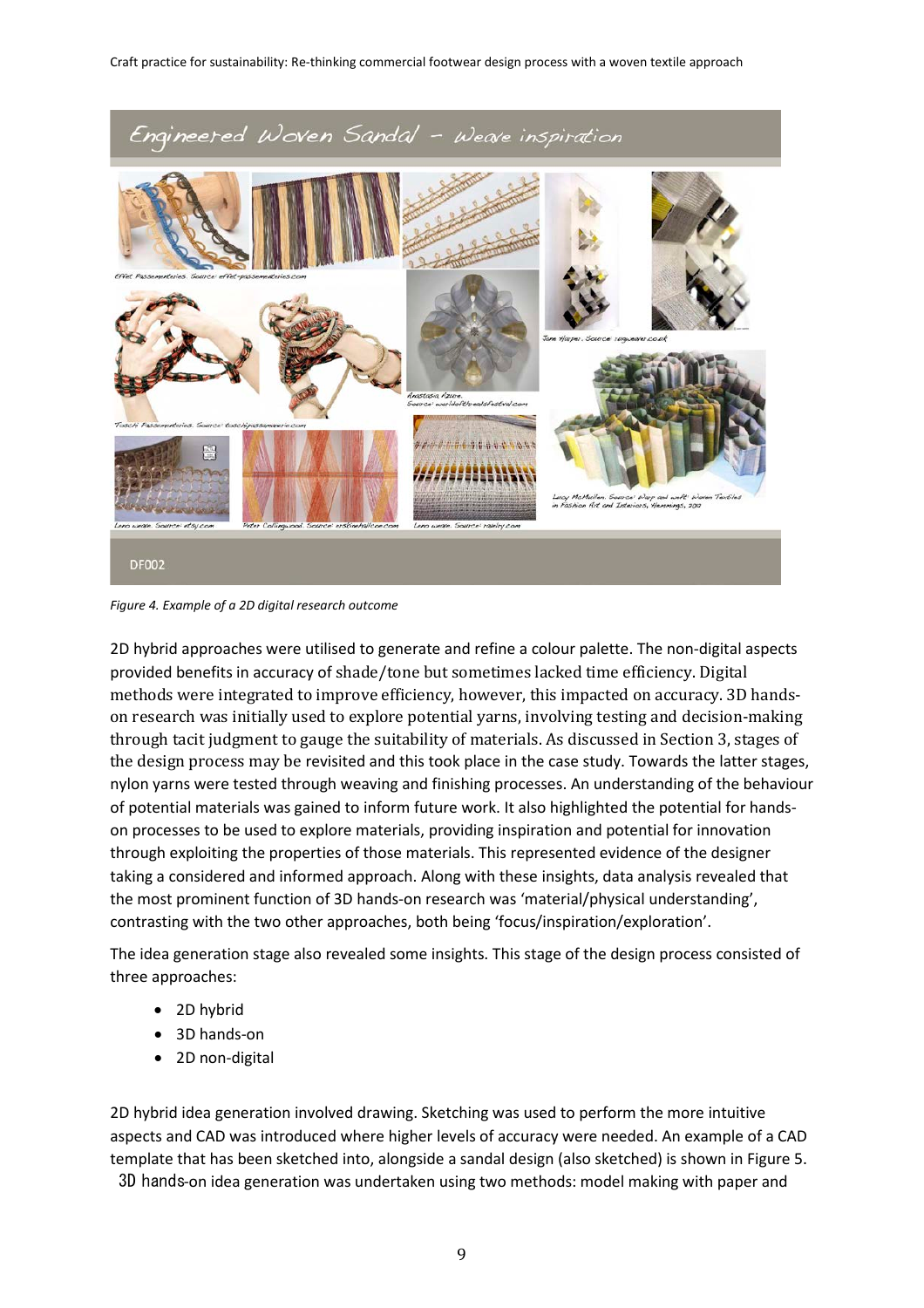weaving on six-shaft floor loom (see Figure 6). Model making aided idea generation, planning and visualisation, it was time and cost efficient. However, as it was representational it did lack in the generation of in-depth knowledge of materials. In some instances, weaving was used to visualise and evolve design ideas that had been conceived using 2D approaches. On the loom, the construction and materials could be understood in more depth. In some cases, ideas were generated on the loom with some designs inspiring future ideas. These evolutions were either trialed straight away on the loom or quick models were made on the last in order to provide measurements for weaving. During the case study, concerns arose over the effective presentation of 3D uppers with 2D sole designs. The sketches generated using 2D approaches were not accurate due to the designs evolving on the loom and they were not presentable. In order to address the issue, the uppers were photographed on a clear vacuum form of a last before being digitally placed onto the outsole design (see Figure 7). This digital approach was integral in bringing the designs together for coherent presentation.



*Figure 5. Example of a non-2D digital and hybrid design outcome*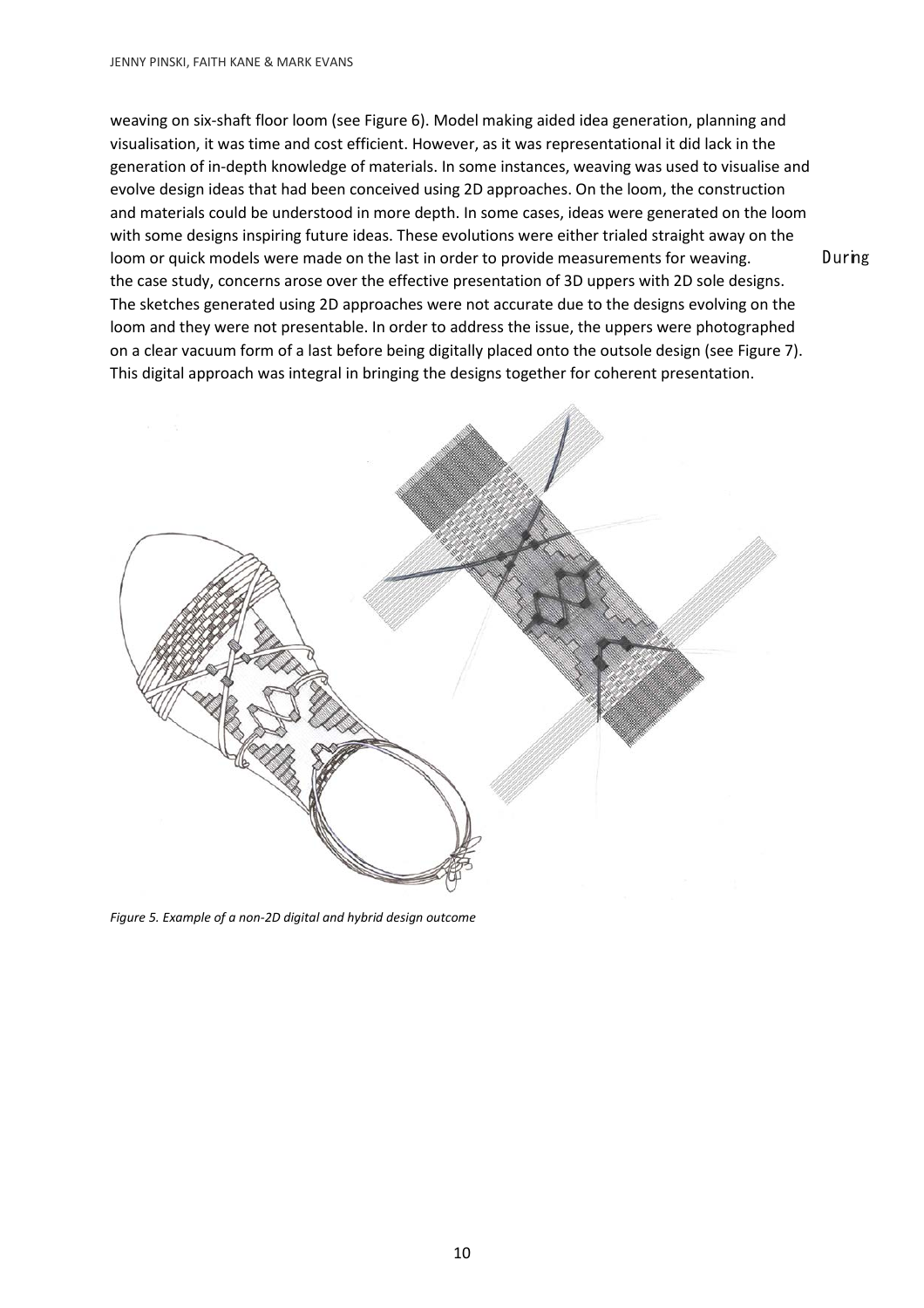

*Figure 6. Examples of 3D non-digital design processes including paper modelling and sampling on a 6 shaft floor loom*



*Figure 7: 3D upper and 2D sole brought together for presentation using digital software*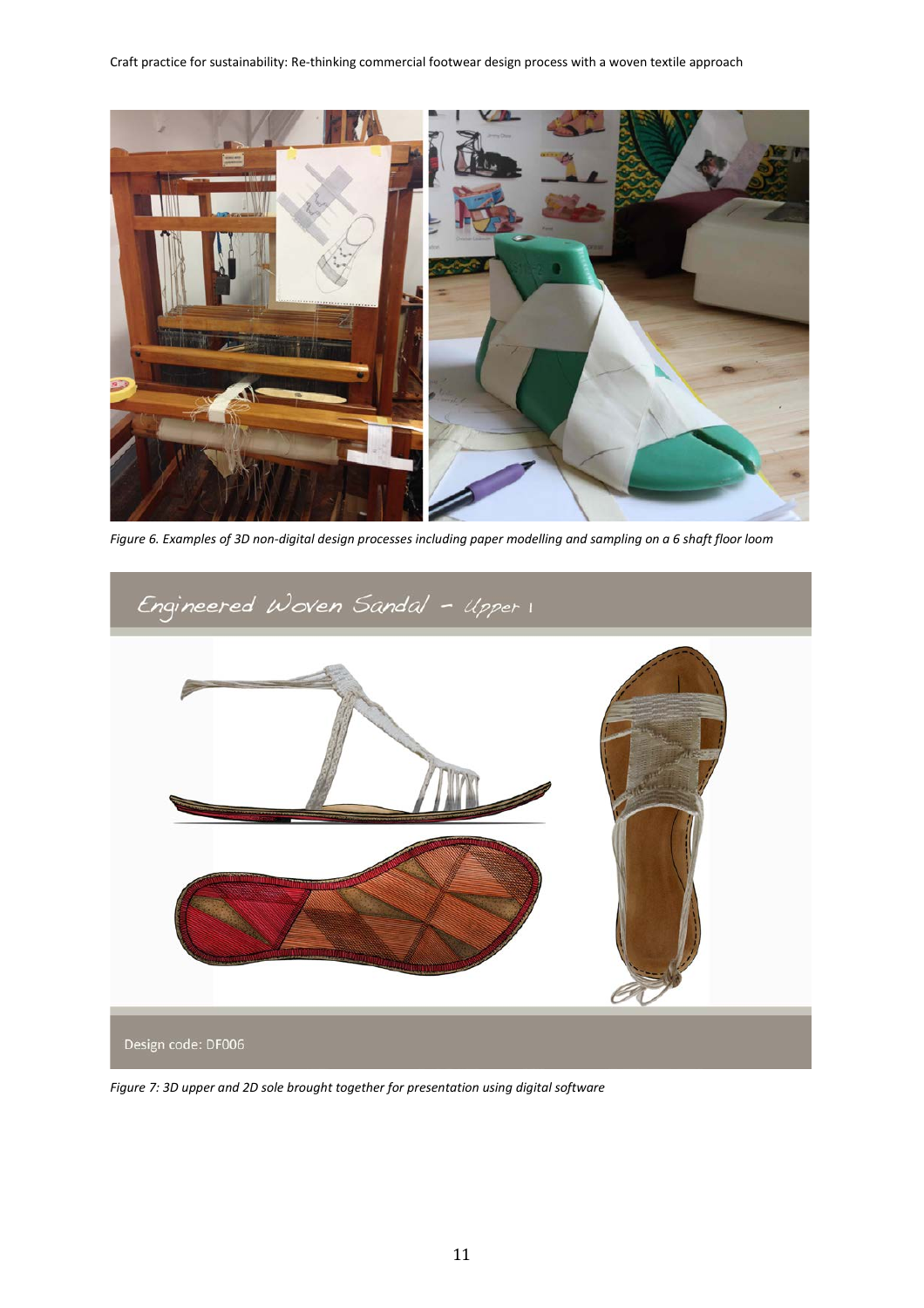# **6. Conclusions**

Craft-based processes explore form, construction and material as a single process whereas typical methods of footwear design explore them sequentially. Although these stages may be revisited, as Schaffer and Saunders (2012) describe, they are generally performed as separate actions. Figure 8 shows these approaches in relation to one another. This logic may be implemented through digital methods although the same benefits may not be seen with regards to innovation and knowledge gain. In addition to knowledge and innovation, the literature review revealed that a craft-based textile approach to design provides potential for improvements in sustainability. Designing materials and products in parallel can allow for materials to be constructed to the size and shape needed and therefore reduce waste. Empirical evidence revealed the potential in sandal design through the generation of uppers that can be woven as a single piece.



It has been identified that a craft-based approach is applicable under some, but not all circumstances. Where innovation and sustainability in relation to construction and materials are important, it can be argued that hands-on design methods provide benefits. The introduction of automated manufacture would mean that there is the potential to produce woven textile sandal uppers on a large scale and, due to high levels of automation, production would not be restricted to countries where labour costs are low in order to be competitive. This could lead to a viable approach to 'on-shore' production in countries where the product is to be distributed and therefore reduce the environmental impact of shipping products from other parts of the world. A Hands-on approach has been identified as having the potential to aid creativity which could impact positively on the sandal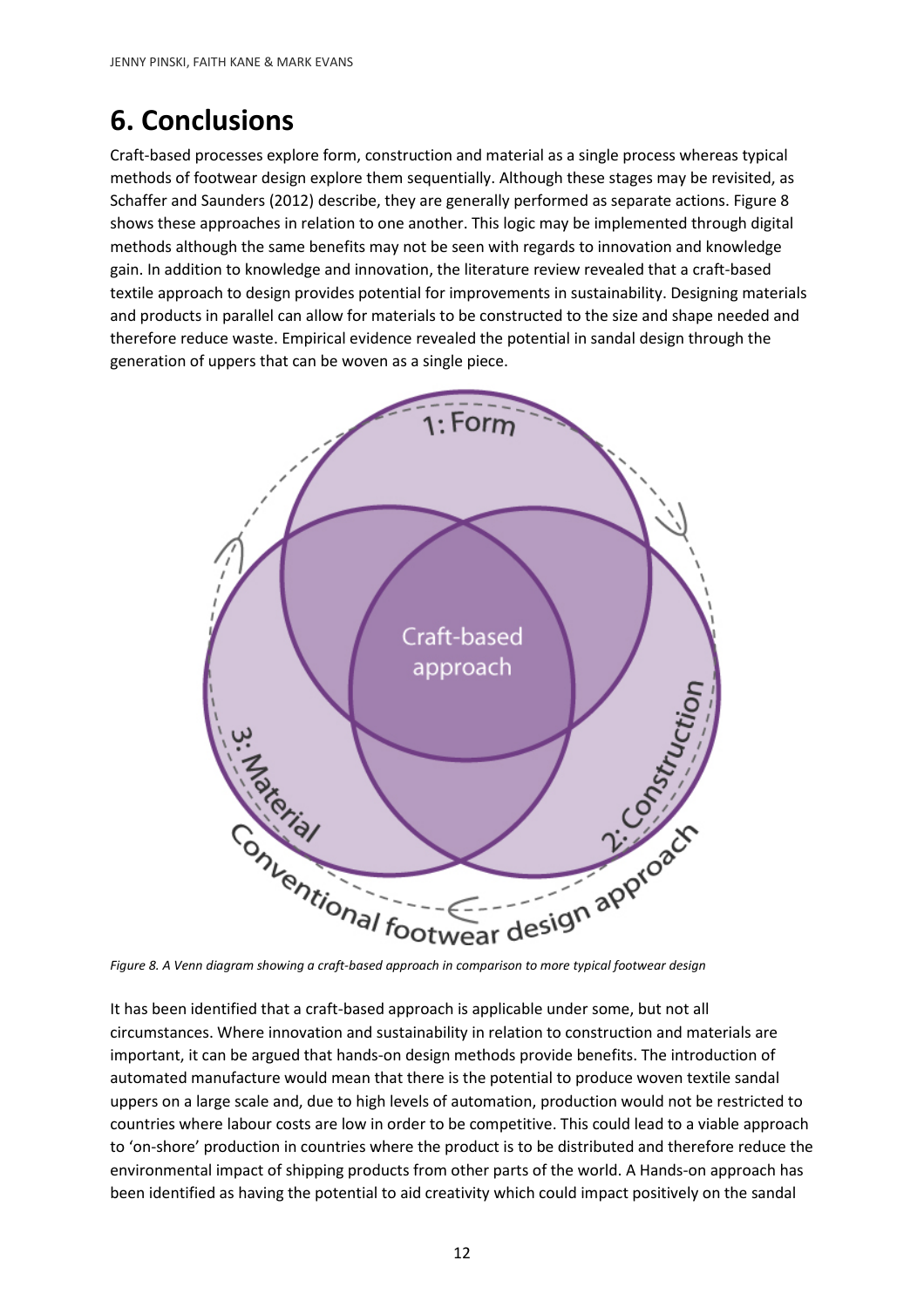industry in the form of economic growth (Lommerse et al., 2011, p.388). The ability to apply zero waste design generated via a craft-based approach on a large scale would mean that the benefits could have a far-reaching impact.

Initial findings suggest that the main benefits of hands-on approaches lie in providing an in-depth knowledge of constructions and materials. Therefore, there is an opportunity for future work to consider the impact of this on innovation for sustainability through this increased knowledge, understanding and consideration of product form, construction and materials in parallel. There is the potential for collaboration between designer and craft practitioners, providing a commercial outlet for their work and giving design teams the knowledge and experience needed in order to execute innovations within a craft-based medium. In light of the potentiality discussed in this paper, further research is needed in order to consider different approaches to sustainability, including but not limited to, zero-waste production, local and socially ethical production, longevity and disposal. Additionally, due to the flexibility in of the production process, there is potential for the further research into the development of an on-demand system using digital co-design approaches and modular footwear components.

### **References**

- Adanur, S., & Vakalapudi, J. S. (2013). Woven fabric design and analysis in 3D virtual reality. Part 1: computer aided design and modeling of interlaced structures. *Journal of the Textile Institute,* 104 (7), 715–723.
- Afirm Group. (2010). *Waste Management in Footwear.* Retrieved October 18, 2016, from http://www.afirmgroup.com/hongkong/17%20Hengstmann%20Waste%202010.pdf.
- Bate, G., & Rudman, D. (2014). *Artist: Anastasia Azure, Providence, Rhode Island, USA*. Retrieved January 16, 2014, from http://www.worldofthreadsfestival.com/artist % 5C\_interviews / %5C % 046 % 5C\_anastasia%5C\_azure%5C\_12.html.
- Bezooyen, A. (2014). Materials Driven Design. In E. Karana, O. Pedgley, & V. Rognoli (Eds.), *Materials experience: fundamentals of materials and design* (pp. 277–286). Oxford: Butterworth-Heinemann.
- Clarke, S. (2011). *Textile Design*. London: Laurence King.
- Cohen, A. M. (2011). Fast fashion: Tale of two markets. *The Futurist*, 12– 13.
- Collis, A., Hiley, A. and Wilson, J. A. (2007) Through the wardrobe: a generic platform to foster the evolution of creative problem solving skills, presented at Creative Conference 07: Creativity or Conformity? Building Cultures of Creativity in Higher Education, Cardiff, 2007. Cardiff: Cardiff Metropolitan University, 1–6.
- Cross, N. (2001). Achieving pleasure from purpose: the methods of Kenneth Grange, product designer. *The Design Journal,* 4(1), 48–58.
- Dey, I. (1993). *Qualitative data analysis a user-friendly guide for social scientists*. London: Routledge.
- Eisenhardt, K. M. (2002). Building Theories From Case Study Research. In M. Huberman, & M. B. Miles (Eds.), (pp. 5–35). *The Qualitative Researchers Companion*. London: Sage Publications.
- Elsasser, V. H. (2010). *Textiles: Concepts and Principles*. 3rd. New York: Fairchild Books.
- Fletcher, K. (2014). *Sustainable fashion and textiles: design journeys*. 2nd. London: Taylor and Francis.
- Glanville, F. Y., Worswick, B., & Golding, F. Y. (1934). *Boots and shoes: their making, manufacture and selling, Vol.1: Pattern cutting and making*. London: Pitman.

Hemmings, J. (2012). *Warp & weft: woven textiles in fashion, art and interiors*. London: Bloomsbury.

Huey, S. & Proctor, R. (2007). *New shoes: contemporary footwear design*. London: Laurence King.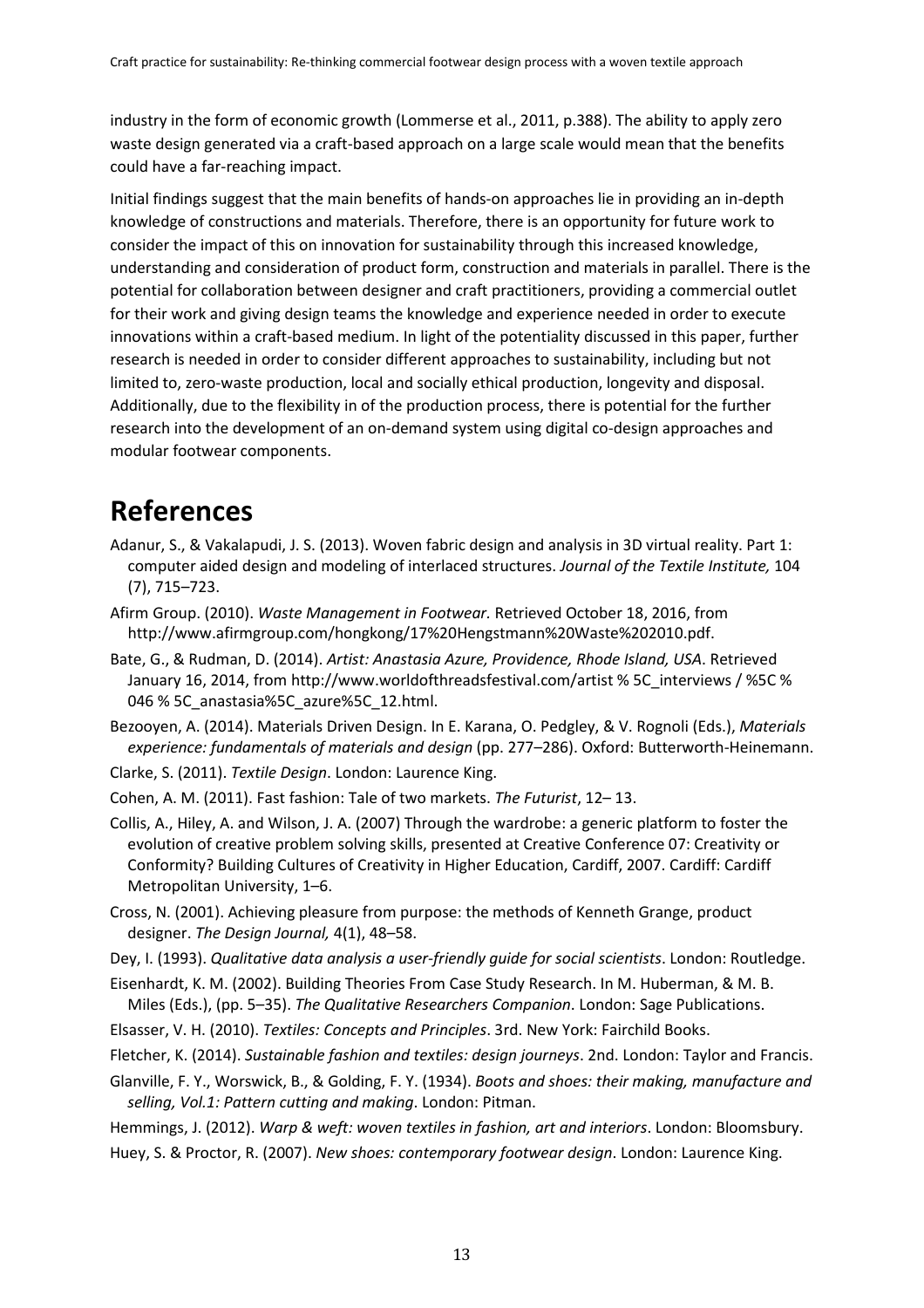- Joneja, A. and Kit, F. S. (2013). Computer-Aided Design of Footwear. In R. S. Goonetilleke (Eds.), *The Science of Footwear* (pp. 213–260). Boca Raton: CRC Press.
- Khabazi, Z. (2010). *Generative algorithms concepts and experiments: weaving*. Retrieved December 11, 2013, from http://www. grasshopper3d.com/page/tutorials-1.

Lawson, B., & Loke, S. M. (1997). Computers, words and pictures. *Design Studies,* 18(2), 171–183.

Leader, E. (2010). Materializing craft: Evaluating the effects of experiencing actual materials during the design process. *Design Principles and Practices,* 4(4), 405–418.

Lommerse, M., Eggleston, R.. & Brankovic, K. (2011). Designing Futures: A Model for Innovation, Growth and Sustainability of the Craft and Design Industry. *Design Principles and Practices,* 5(4), 385–404.

- Magee, T. (2014) *The Structure of Protection*. Retrieved July 15, 2014, from https://www.prote.in/en/feed/2014/07/the-structure- of-protection.
- McDonagh-Philp, D.. & Lebbon, C. (2000). The emotional domain in product design. *The Design Journal,* 3(1), 31–43.
- Niinimäki, K. (2013). A Renaissance in Material Appreciation: Case Study in Zero Waste Fashion. *Journal of Textile Design Research and Practice,* 1(1), 77–92.
- Nike (2012). *Nike Engineers Knit for Performance*. Retrieved March 16, 2013, from http://nikeinc.com/news/nike-flyknit.
- OKeeffe, L. (1996). *Shoes: a celebration of pumps, sandals, slippers and more*. New York: Workman.
- Oxman, R. (2012). Informed tectonics in material-based design. *Design Studies,* 33(5), 427–455.
- Grady, P. L., Mock, G. N., Clapp, T., & Hamouda, H. (1995). Computer Aided Manufacturing in the Textile Industries. In Berkstresser, G. A., Buchanan, D. R., & Grady, P. L. (Eds.), *Automation in the Textile Industry: From Fibres to Apparel* (pp.19-33). Manchester: Textile Institute.

Patriquin, M. (2012). One shoe after the other: how Montreal-based Aldo built a sprawling, ruthlessly efficient footwear empire. *Maclean's,* 125(43), 41–42.

- Pedgley, O. F. (1997). Towards a method for documenting industrial design activity from the designer's perspective. Presented at IDATER 97, Loughborough, 1997. Loughborough: Loughborough University Department of Design and Technology, 217–222.
- Philpott, R. (2012). Crafting innovation: The intersection of craft and technology in the production of contemporary textiles. *Craft Research,* 3(1), 53–74.
- Piper, A., & Townsend, K. (2016). Crafting the Composite Garment: The role of hand weaving in digital creation. *Journal of Textile Design Research and Practice,* 3(1-2), 3–26.
- Posselt, E. A. (1917). *Hand books of the textile industry, vol. 2: Narrow woven fabrics*. Philadelphia: Textile Publishing Company.
- Rissanen, T. & McQuillan, H. (2016). *Zero Waste Fashion Design*. London: Fairchild Books.

Schaffer, J. & Saunders, S. (2012). *Fashion design course. Accessories: design practice and processes for creating hats, bags, shoes and more*. London: Thames and Hudson.

- Shenton, J. (2014). *Woven Textile Design*. London: Laurence King.
- Shillito, A. M., Paynter, K., Wall, S., & Wright, M., (2001). 'Tacitus' project: identifying multi-sensory perceptions in creative 3D practice for the development of a haptic computing system for applied artists. *Digital Creativity,* 12(4), 195–204.
- Sterzing, T., Lam, W. K., & Cheung, J. T. M. (2013). Athletic Footwear Research. In Goonetilleke, R. S. (Eds.) *The Science of Footwear* (pp. 605–622). Boca Raton: CRC Press.
- Sweet, T. (2013). Instilling an awareness of phenomenology through a craftcentered design pedagogy. *International Journal of Design Education,* 6(2), 31–39.

Thompson, A. & Bick, S. (1952). *Narrow fabric weaving*. Manchester: Harlequin Press.